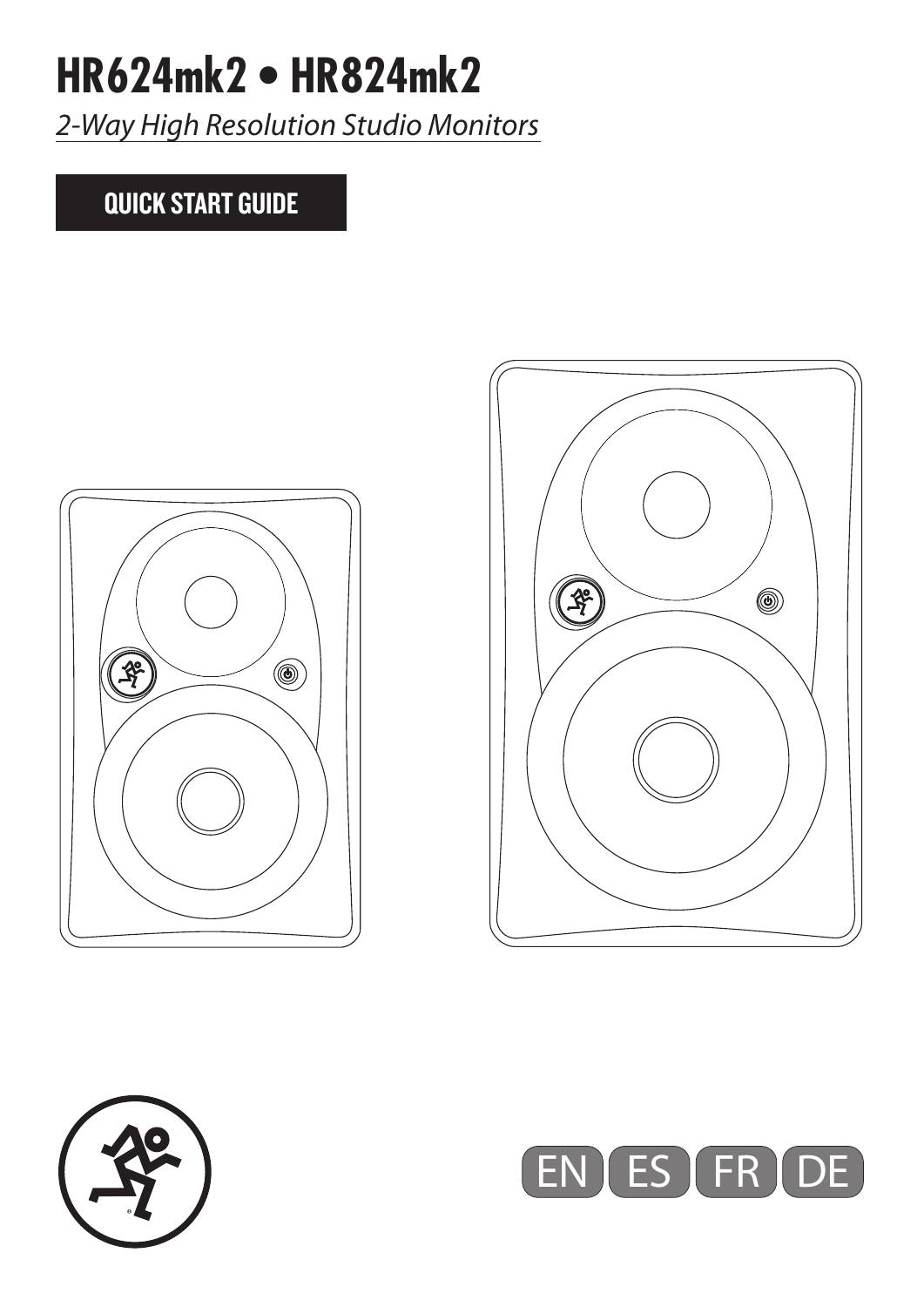## **Important Safety Instructions – EN**

- 
- **2.** Keep these instructions.
- **3.** Heed all warnings.
- **4.** Follow all instructions.
- **5.** Do not use this apparatus near water.
- **6.** Clean only with a dry cloth.
- **7.** Do not block any ventilation openings. Install in accordance with the manufacturer's instructions.
- **8.** Do not install near any heat sources such as radiators, heat registers, stoves, or other apparatus (including amplifiers) that produce heat.
- **9.** Do not defeat the safety purpose of the polarized or grounding-type plug. A polarized plug has two blades with one wider than the other. A grounding-type plug has two blades and a third grounding prong. The wide blade or the third prong are provided for your safety. If the provided plug does not fit into your outlet, consult an electrician for replacement of the obsolete outlet.
- **10.**Protect the power cord from being walked on or pinched particularly at plugs, convenience receptacles, and the point where they exit from the apparatus.
- **11.** Only use attachments/accessories specified by the manufacturer.
- **12.** Use only with a cart, stand, tripod, bracket, or table specified by the manufacturer, or sold with the apparatus. When a cart is used, use caution when moving the cart/apparatus combination to avoid injury from tip-over.



- **13.** Unplug this apparatus during lightning storms or when unused for long periods of time.
- 14. Refer all servicing to qualified service personnel. Servicing is required when the apparatus has been damaged in any way, such as power-supply cord or plug is damaged, liquid has been spilled or objects have fallen into the apparatus, the apparatus has been exposed to rain or moisture, does not operate normally, or has been dropped.
- **15.**This apparatus shall not be exposed to dripping or splashing, and no object filled with liquids, such as vases or beer glasses, shall be placed on the apparatus.
- 16. Do not overload wall outlets and extension cords as this can result in a risk of fire or electric shock.
- **17.** The MAINS plug or an appliance coupler is used as the disconnect device, so the disconnect device shall remain readily operable.





The lightning flash with arrowhead symbol within an equilateral triangle is intended to alert the user to the prescence of uninsulated "dangerous voltage" within the product's enclosure, that may be of significant magnitude to constitute a risk of electric shock to persons.

The exclamation point within an equilateral triangle is intended to alert the user of the prescence of important operating and maintaining (servicing) instructions in the literature accompanying the appliance.

WARNING — To reduce the risk of fire or electric shock, do not expose this apparatus to rain or moisture.

- **18.** NOTE: This equipment has been tested and found to comply with the limits for a Class B digital device, pursuant to part 15 of the FCC Rules. These limits are designed to provide reasonable protection against harmful interference in a residential installation. This equipment generates, uses, and can radiate radio frequency energy and, if not installed and used in accordance with the instructions, may cause harmful interference to radio communications. However, there is no guarantee that interference will not occur in a particular installation. If this equipment does cause harmful interference to radio or television reception, which can be determined by turning the equipment off and on, the user is encouraged to try to correct the interference by one or more of the following measures:
	- Reorient or relocate the receiving antenna.
	- Increase the separation between the equipment and the receiver.
	- Connect the equipment into an outlet on a circuit different from that to which the receiver is connected.
	- Consult the dealer or an experienced radio/TV technician for help.

CAUTION: Changes or modifications to this device not expressly approved by LOUD Technologies Inc. could void the user's authority to operate the equipment under FCC rules.

- **19.** This apparatus does not exceed the Class A/Class B (whichever is applicable) limits for radio noise emissions from digital apparatus as set out in the radio interference regulations of the Canadian Department of Communications.
- **ATTENTION** — *Le présent appareil numérique n'émet pas de bruits radioélectriques dépassant las limites applicables aux appareils numériques de class A/de class B (selon le cas) prescrites dans le réglement sur le brouillage radioélectrique édicté par les ministere des communications du Canada.*
- **20.**Exposure to extremely high noise levels may cause permanent hearing loss. Individuals vary considerably in susceptibility to noise-induced hearing loss, but nearly everyone will lose some hearing if exposed to sufficiently intense noise for a period of time. The U.S. Government's Occupational Safety and Health Administration (OSHA) has specified the permissible noise level exposures shown in the following chart.

According to OSHA, any exposure in excess of these permissible limits could result in some hearing loss. To ensure against potentially dangerous exposure to high sound pressure levels, it is recommended that all persons exposed to equipment capable of producing high sound pressure levels use hearing protectors while the equipment is in operation. Ear plugs or protectors in the ear canals or over the ears must be worn when operating the equipment in order to prevent permanent hearing loss if exposure is in excess of the limits set forth here:

| Duration,<br>per day in<br>hours | Sound Level dBA,<br><b>Slow Response</b> | <b>Typical Example</b>                 |
|----------------------------------|------------------------------------------|----------------------------------------|
| 8                                | 90                                       | Duo in small club                      |
| 6                                | 92                                       |                                        |
| 4                                | 95                                       | Subway Train                           |
| 3                                | 97                                       |                                        |
| $\gamma$                         | 100                                      | Very loud classical music              |
| 1.5                              | 102                                      |                                        |
|                                  | 105                                      | Greg screaming at Troy about deadlines |
| 0.5                              | 110                                      |                                        |
| 0.25 or less                     | 115                                      | Loudest parts at a rock concert        |

Laite on liitettävä suojakoskettimilla varustettuun pistorasiaan.

Apparatet må tilkoples jordet stikkontakt.

Apparaten skall anslutas till jordat uttag.

**Correct disposal of this product:** This symbol indicates that this product should not be disposed of with your household waste, according to the WEEE directive (2012/19/EU) and your national law. This product should be handed over to an authorized collection site for recycling waste electrical and electronic equipment (EEE). Improper handling of this type of waste could have a possible negative impact on the environment and human health due to potentially hazardous substances that are generally associated with EEE. At the same time, your cooperation in the correct disposal of this product will contribute to the effective usage of natural resources. For more information about where you can drop off your waste equipment for recycling, please contact your local city office, waste authority, or your household waste disposal service.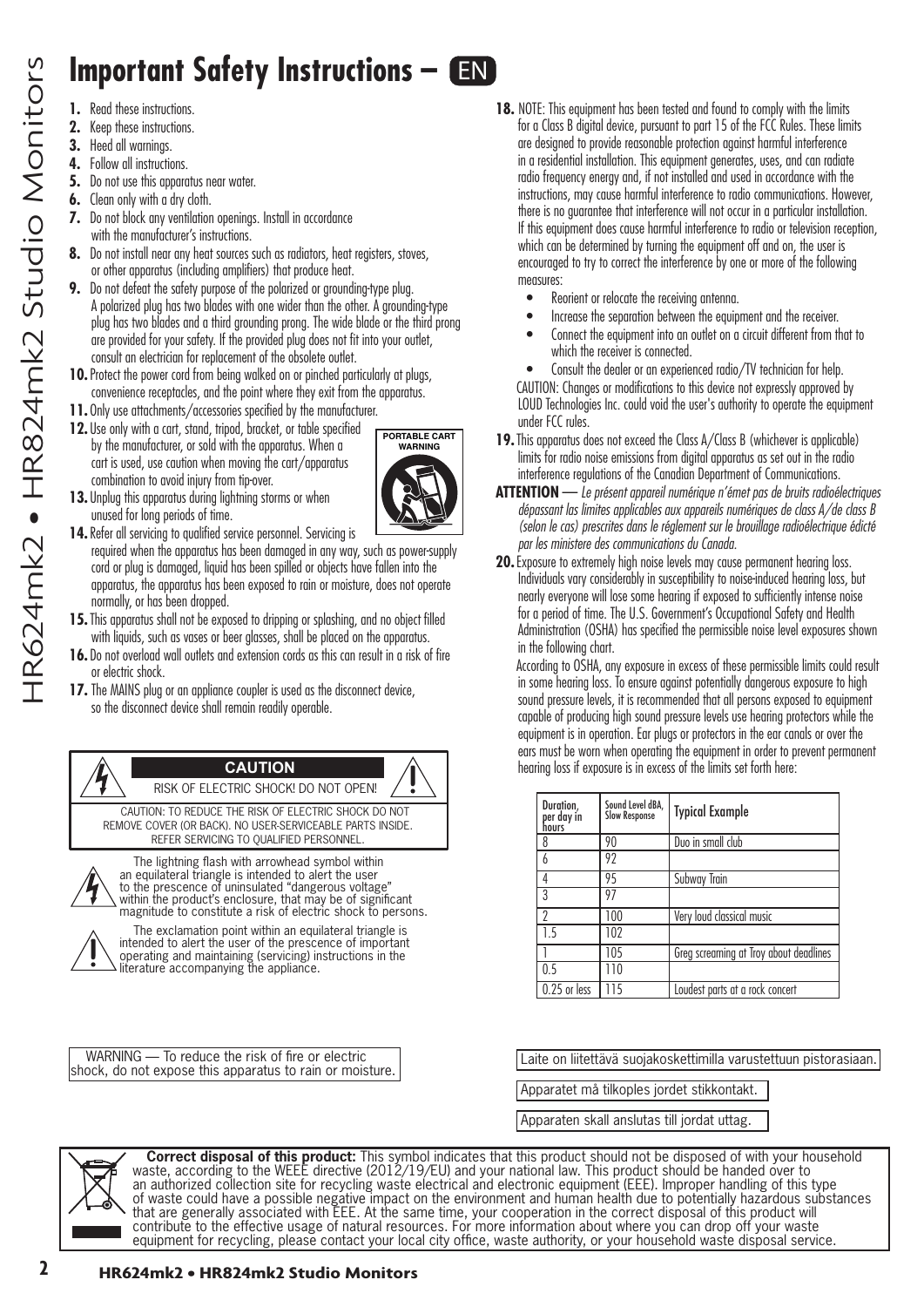## **Instrucciones Importantes De Seguridad – ES**

- **1.** Lea estas instrucciones.
- **2.** Conserve estas instrucciones.
- **3.** Preste atención a todos los avisos.
- **4.** Siga todo lo indicado en las instrucciones.
- **5.** No utilice este aparato cerca de agua.
- **6.** Limpie este aparato solo con un trapo seco.
- **7.** No bloquee ninguna de las aberturas de ventilación.
- Instale este aparato deacuerdo con las instrucciones del fabricante.
- **8.** No instale este aparato cerca de fuente de calor como radiadores, calentadores, hornos o cualquier otro aparato (incluyendo amplificadores) que produzcan calor.
- **9.** No anule el sistema de seguridad que supone un enchufe de corriente polarizado o con toma de tierra. Un enchufe polarizado tiene dos bornes de distinta anchura. Uno con toma de tierra tiene dos bornes iguales y una lámina para la conexión a tierra. El borne ancho del primer tipo de enchufe y la lámina del otro se incluyen para su seguridad. Si el enchufe que se incluye con la unidad no encaja en su salida de corriente, haga que un electricista cambie su salida anticuada.
- **10.**Coloque el cable de corriente de forma que no pueda quedar aplastado o retorcido, especialmente allí donde estén los conectores, receptáculos y en el punto en que el cable sale del aparato.
- **11.** Utilice solo accesorios/complementos que hayan sido especificados por el fabricante.
- **12.** Utilice este aparato solo con un bastidor, soporte, trípode o superficie especificado por el fabricante o que se venda con el propio aparato. Cuando utilice un bastidor con ruedas, tenga cuidado al mover la combinación bastidor/aparato para evitar posibles daños en caso de que vuelquen.



- **13.** Desconecte de la corriente este aparato durante las tormentas eléctricas o cuando no lo vaya a usar durante un periodo de tiempo largo.
- **14.**Consulte cualquier posible avería al servicio técnico oficial. Este aparato deberá ser revisado cuando se haya dañado de alguna forma, como por ejemplo si el cable de corriente o el enchufe se ha roto, si se ha derramado cualquier líquido o se ha introducido un objeto dentro de la unidad, si el aparato ha quedado expuesto a la lluvia o la humedad, si no funciona normalmente o si se ha caído al suelo.
- **15.** No permita que este aparato quede expuesto a salpicaduras de ningún tipo. No coloque objetos que contengan líquidos, como jarrones, encima de este aparato.
- **16.** No sobrecargue las salidas de corriente o regletas dado que esto puede dar lugar a un riesgo de incendio o descarga eléctrica.
- **17.** El enchufe de alimentación o adaptador sirve como dispositivo de desconexión, por lo que colóquelo de forma que siempre pueda acceder a él fácilmente.





de un triángulo equilátero tiene como fin alertar al usuario de la presencia de "voltaje peligroso" no aislado dentro del producto, lo cual puede ser de magnitud suficiente como para constituir un riesgo de choque eléctrico a una persona.

El signo de exclamación dentro de un triángulo equilátero tiene como fin alertar al usuario de la presencia de instrucciones importantes de funcionamiento y mantenimiento en la literatura que acompaña al electrodoméstico.

- **18.** NOTA: Se ha verificado que esta unidad cumple con los límites de los aparatos digitales de clase B, de acuerdo a la sección 15 de las normativas FCC. Estos límites han sido diseñados para ofrecer una protección razonable contra las interferencias molestas que se pueden producir cuando se usa este aparato en un entorno no-profesional. Este aparato genera, utiliza y puede irradiar energía de radiofrecuencia y, si no es instalado y usado de acuerdo al manual de instrucciones, puede producir interferencias molestas en las comunicaciones de radio. No obstante, no existen garantías de que no se produzca interferencias en una instalación concreta. Si este aparato produce interferencias molestas en la recepción de radio o TV (lo cual puede ser determinado fácilmente apagando y encendiendo este aparato), el usuario será el responsable de tratar de corregir dichas interferencias adoptando una o más de las medidas siguientes:
	- Reorientar o reubicar la antena receptora.
	- Aumentar la separación entre este aparato y el receptor.
	- Conectar este aparato a una salida o circuito distinto al que esté conectado el receptor.
	- Solicitar ayuda adicional al distribuidor o a un técnico especialista en radio/TV.

CUIDADO: Cambios o modificaciones a este dispositivo no aprobadas expresamente por LOUD Technologies Inc. pueden anular la autoridad del usuario para operar este equipo bajo las reglas de la FCC.

- **19. CUIDADO** Este aparato no sobrepasa los límites de clase A/clase B (la que corresponda) relativas a emisiones sonoras de radio de aparatos digitales de acuerdo a las normas de interferencia de radio del Departamento de Comunicaciones Canadiense.
- **20.**La exposición a niveles de ruido extremadamente altos puede causar problemas de sordera crónica. La susceptibilidad a esta pérdida de audición inducida por el ruido varía considerablemente de una persona a otra, pero casi cualquier persona tendrá una cierta pérdida de audición al quedar expuestos a un ruido intenso durante un determinado periodo de tiempo. El Departamento de Salud y Seguridad en el Trabajo de Estados Unidos (OSHA, por sus siglas en inglés) ha establecido unos niveles de ruido permisibles que aparecen en la siguiente tabla. De acuerdo a la OSHA, cualquier exposición que sobrepase estos límites permisibles puede dar lugar a un problema de sordera. Para garantizar su audición cuando quede expuesto a niveles de presión sonora potencialmente peligrosos, es recomendable que toda persona expuesta a equipos capaces de producir altos niveles de presión sonora utilice sistemas de protección auditiva mientras el equipo esté en funcionamiento. Con el fin de prevenir un problema de sordera crónico si su exposición sobrepasa los límites establecidos a continuación, lleve siempre tapones o protectores de oído dentro de los canales auditivos u orejeras mientras el equipo esté en funcionamiento:

| Duración,<br>diaria en<br>horas | Nivel sonoro<br>en decibelios,<br>respuesta lenta | Ejemplo típico                                     |
|---------------------------------|---------------------------------------------------|----------------------------------------------------|
| 8                               | 90                                                | Un dúo cantando                                    |
| 6                               | 92                                                |                                                    |
| 4                               | 95                                                | Subterráneo                                        |
| 3                               | 97                                                |                                                    |
| $\gamma$                        | 100                                               | Música clásica muy fuerte                          |
| 1,5                             | 102                                               |                                                    |
|                                 | 105                                               | Greg gritándoles a Troy para saber cuándo acabarán |
| 0,5                             | 110                                               |                                                    |
| $\vert$ 0,25 o menos            | 115                                               | Partes más fuertes de un concierto de rock         |

CUIDADO — Para evitar el riesgo de incendios o descargas electricas, no exponga este aparato a la lluvia o la humedad.



**Forma correcta de eliminar este aparato:** Este símbolo indica que este producto no puede ser eliminado junto con la basura orgánica, de acuerdo a lo indicado en la Directiva de Residuos de Aparatos Eléctricos y Electrónicos (2012/19/EU) y a la legislación vigente de su país. Este producto debe ser entregado en uno de los "puntos limpios" autorizados para su reciclaje. La eliminación inadecuada de este tipo de residuos puede tener un impacto negativo en el medio ambiente y la salud humana debido a las sustancias potencialmente peligrosas asociadas generalmente con este tipo de aparatos. Al mismo tiempo, su cooperación a la hora de eliminar adecuadamente este producto contribuirá a un uso más eficaz de los recursos naturales. Para más información acerca la correcta eliminación de este tipo de aparatos, póngase en contacto con el Ayuntamiento de su ciudad, empresa local de recogida de basuras o con uno de los "puntos limpios" autorizados.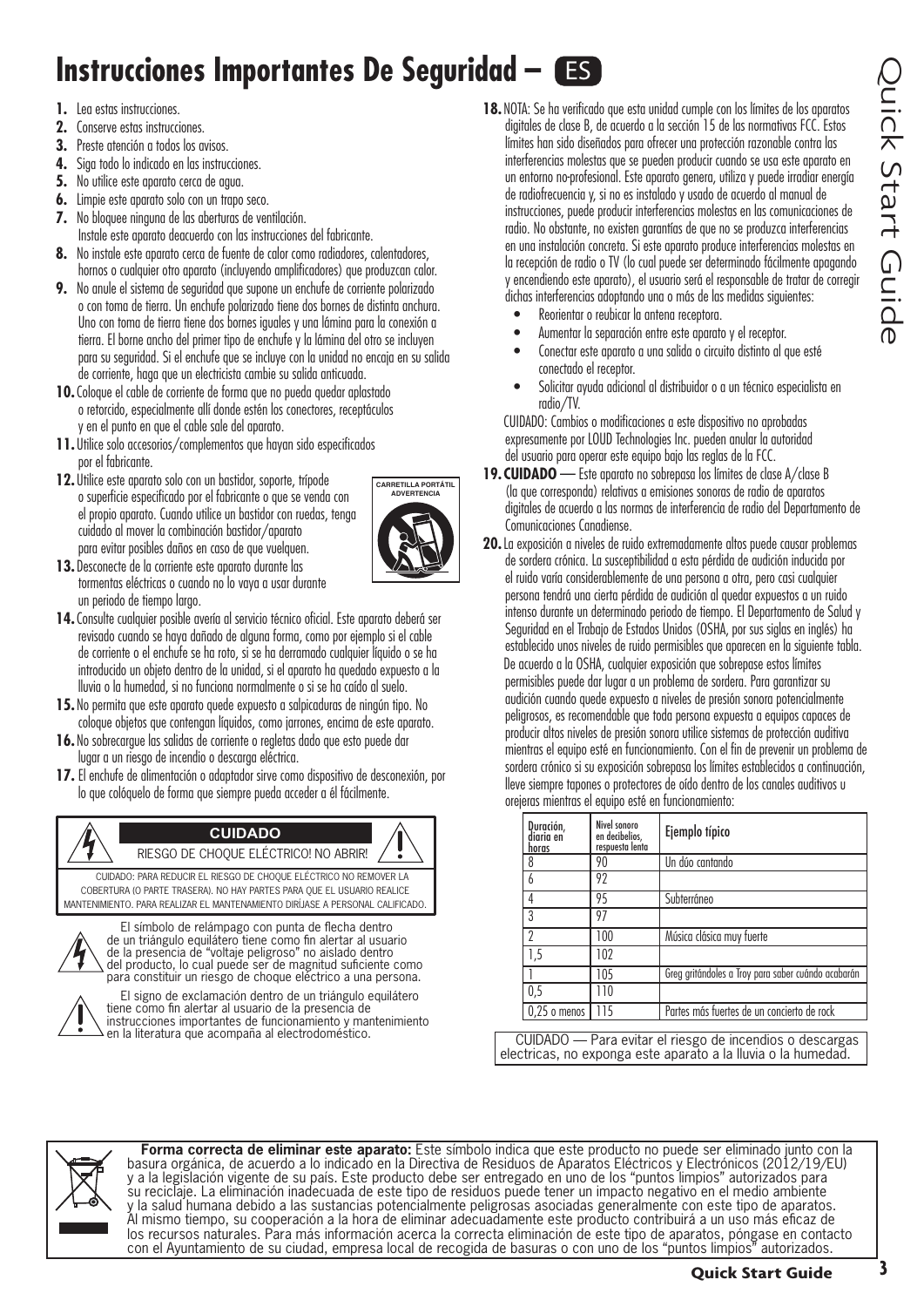## **Instructions Importantes Sur La Sécurité – ER**

- 
- **2.** Conservez ces instructions.
- **3.** Respectez toutes les mises en garde.
- **4.** Suivez toutes les instructions.
- **5.** N'utilisez pas cet appareil à proximité d'une source liquide.
- **6.** Nettovez-le uniquement avec un chiffon sec.
- **7.** Ne bloquez aucune des ventilations de l'appareil. Installez-le en accord avec les instructions du fabricant.
- **8.** Ne l'installez pas près d'une source de chaleur, comme un radiateur ou tout autre appareil (amplificateur inclus) produisant de la chaleur.
- **9.** Ne modifiez pas la sécurité de la fiche polarisée (Canada) ou la mise à la terre. Une fiche polarisée possède deux broches dont l'une plus large que l'autre. Une fiche avec terre possède deux broches et une troisième pour la mise à la terre. Si la fiche fournie ne convient pas à votre prise, consultez un électricien afin de remplacer la prise obsolète.
- **10.**Évitez de marcher ou de tirer sur le câble d'alimentation, en particulier au niveau des prises et de l'appareil.
- **11.** N'utilisez que des fixations/accessoires spécifiés par le fabricant.
- **12.** N'utilisez qu'avec un chariot, un support, un trépied, une étagère ou une table spécifiés par le fabricant ou vendus avec l'appareil. Lorsqu'un chariot est utilisé, prenez les précautions nécessaires lors du déplacement du chariot afin d'éviter tout accident.



- **13.** Déconnectez l'appareil du secteur lors des orages ou des longues périodes d'inutilisation.
- **14.**Confiez toutes les réparations à un personnel qualifié. Vous devez faire contrôler ce produit s'il a été endommagé de quelque façon que ce soit, comme lorsque le câble d'alimentation ou la prise ont été endommagés, qu'un liquide a été renversé ou que des objets sont tombés sur ou dans l'appareil, que l'appareil a été exposé à la pluie ou à l'humidité, qu'il ne fonctionne pas normalement, ou qu'il a subi une chute.
- 15. Veillez à ce que l'appareil ne soit pas exposé aux projections liquides et qu'aucun liquide ne soit renversé sur celui-ci. Ne déposez pas de récipient rempli de liquide sur l'appareil (verre, vase, etc.).
- **16.** Ne surchargez pas les prises secteur et les rallonges : ceci constitue un risque d'incendie ou d'électrocution.
- **17.** La fiche SECTEUR fait office de découplage total du secteur veillez à ce qu'elle soit accessible à tout moment et fonctionnelle.

#### RISQUE D'ÉLECTROCUTION! NE PAS OUVRIR! **MISE EN GARDE**

ATTENTION: POUR EVITER LES RISQUES D'ÉLECTROCUTION, NE PAS ENLE-VER LE COUVERCLE. LE PRODUIT NE CONTIENT AUCUNE PIECE RÉPÉRABLE PAR L'UTILISATEUR. CONFIER L'ENTRETIEN À UN PERSONNEL QUALIFIÉ. ATTENTION: POUR EVITER TOUT RISQUE D'INCENDIE OU D'ÉLECTROCUTION, NE PAS EXPOSER CET APPAREIL À LA PLUIE OU À L'HUMIDITÉ.



Le symbole de l'éclair à l'intérieur d'un triangle équilatéral est utilisé pour alerter l'utilisateur de la présence "tensions dangereuses" non isolées à l'intérieur du produit, et de potentiel suffisant pour consituer un risque sérieux d'éléctrocution.



Le point d'exclamation à l'intérieur d'un triangle équilatéral est employé pour alerter les utilisateurs de la présence dans le mode d'emploi d'instructions importantes relatives au fonctionnement et à l'entretien du produit.

- **18.**REMARQUE : Cet appareil répond aux normes sur les équipements numériques de Classe B, alinéa 15 des lois fédérales. Ces normes présentent une protection raisonnable contre les interférences en environnement résidentiel. Cet appareil génère, utilise, et peut émettre des fréquences radio et, s'il n'est pas installé correctement selon les instructions, peut causer des interférences nuisibles aux communications radio. Ceci dit, il n'y a aucune garantie que les interférences n'apparaîtront jamais dans une installation particulière. Si cet équipement cause des interférences aux réceptions radio ou télévisuelles, ce qui peut être déterminé en plaçant l'appareil sous/hors tension, essayez d'éviter les interférences en suivant l'une de ces mesures :
	- Réorientez ou déplacez l'antenne de réception.
	- Éloignez l'appareil du récepteur perturbé.
	- Connectez l'appareil à une ligne secteur différente de celle du récepteur.
	- Consultez un revendeur ou un technicien radio/TV.

MISE EN GARDE : Les modifications apportées à cet appareil sans l'accord de LOUD Technologies Inc. annulent votre droit à utiliser cet appareil (selon les législations fédérales).

- **19.ATTENTION** *Cet appareil numérique n'émet pas d'interférences radioélectriques dépassant les limites applicables aux appareils numériques de Classe A/de Classe B (selon le cas) prescrites dans le règlement sur les interférences radioélectriques, édicté par le ministère des communications du Canada.*
- **20.**L'exposition à des niveaux de bruit très élevés peut entraîner une perte permanente de l'ouïe. La sensibilité à ces dommages varie d'un individu à l'autre, mais tout le monde est appelé à des dommages auditifs extrêmes en présence de niveaux sonores élevés. L'Administration de la Sécurité et de la Santé (OSHA) du Gouvernement des États-Unis a publié les niveaux de bruit indiqués dans le tableau ci-dessous.

Selon l'OSHA, toute exposition au-delà de ces limites entraîne des dommages auditifs. Pour éviter toute exposition dangereuse aux niveaux sonores élevés, il est conseillé d'utiliser des protections auditives. Ces protections placées dans l'oreille doivent être portées lors de l'utilisation d'appareils produisant des niveaux sonores élevés pour éviter toute perte irréversible de l'ouïe:

| Heures par jour | Niveau sonore<br>en dBA, réponse<br>lente | <b>Exemple type</b>                         |
|-----------------|-------------------------------------------|---------------------------------------------|
| 8               | 90                                        | Duo dans un piano-bar                       |
| 6               | 92                                        |                                             |
| 4               | 95                                        | Métro                                       |
| 3               | 97                                        |                                             |
| $\mathcal{P}$   | 100                                       | Musique classique très forte                |
| 1,5             | 102                                       |                                             |
|                 | 105                                       | Greg hurlant sur Troy                       |
| 0,5             | 110                                       |                                             |
| $0,25$ ou moins | 115                                       | Moments les plus forts d'un concert de Rock |

ATTENTION — Pour réduire les risques d'incendie et d'électrocution, ne pas exposer ce produit à la pluie ou à l'humidité.



**4 HRS EXECUTION SUPPORTABLES SUPPIES**<br>
11 **1 2** *Constructions* to interduce the set of the set of the set of the set of the set of the set of the set of the set of the set of the set of the set of the set of the s **Mise au rebut appropriée de ce produit:** Ce symbole indique qu'en accord avec la directive WEEE (2012/19/EU) et les lois en vigueur dans votre pays, ce produit ne doit pas être jeté avec les déchets ménagers. Ce produit doit être déposé dans un point de collecte agréé pour le recyclage des déchets d'équipements électriques et électroniques (EEE). Une mauvaise manipulation de ce type de déchets pourrait avoir un impact négatif sur l'environnement et la santé à cause des substances potentiellement dangereuses généralement associées à ces équipements. En même temps, votre coopération dans la mise au rebut de ce produit contribuera à l'utilisation efficace des ressources naturelles. Pour plus d'informations sur l'endroit où vous pouvez déposer vos déchets d'équipements pour le recyclage, veuillez contacter votre mairie ou votre centre local de collecte des déchets.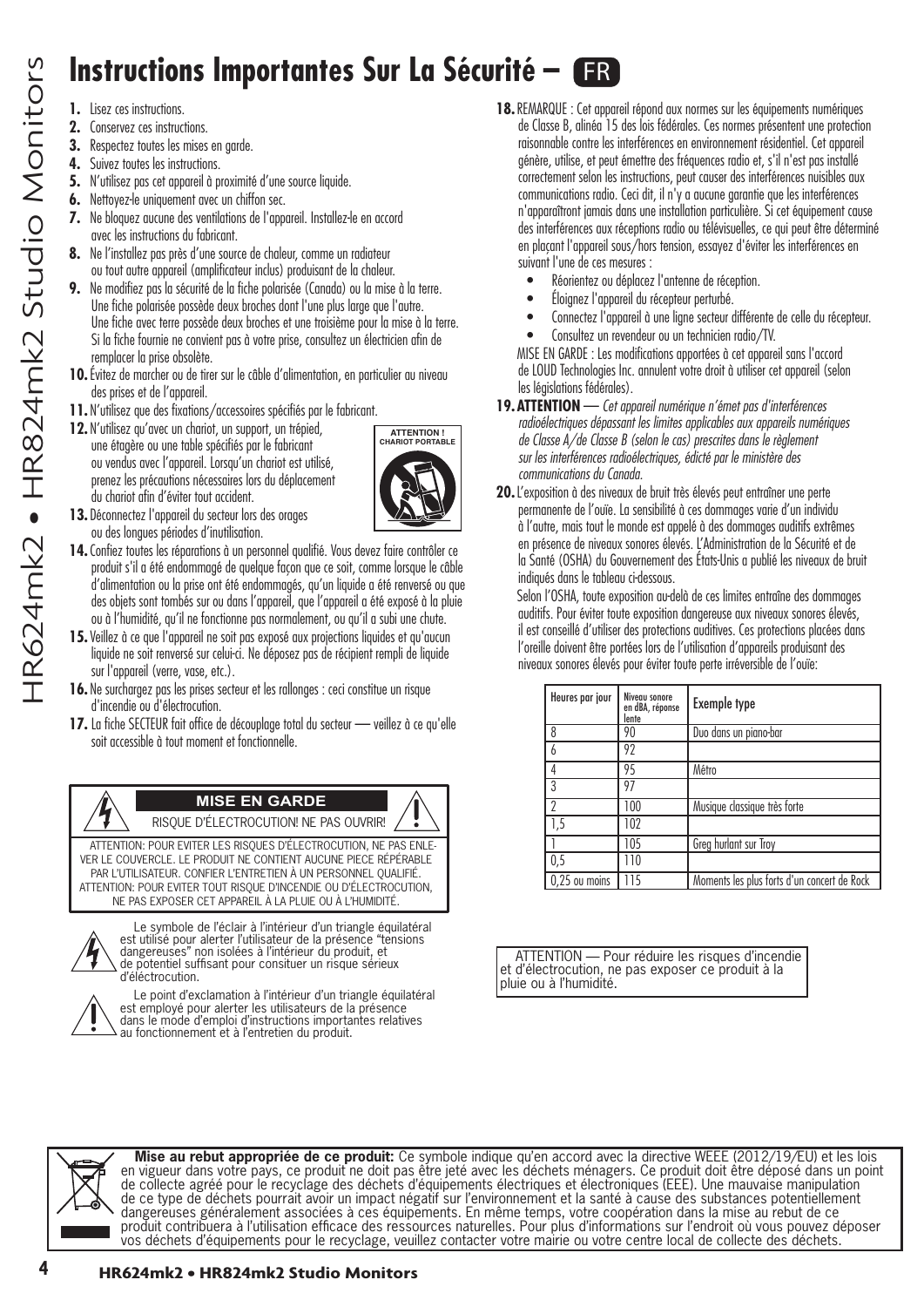#### **Wichtige Sicherheitsanweisungen – DE**

- **1.** Lesen Sie diese Anleitungen.
- **2.** Bewahren Sie diese Anleitungen auf.
- **3.** Beachten Sie alle Warnungen.
- **4.** Befolgen Sie alle Anleitungen.
- **5.** Betreiben Sie dieses Gerät nicht in der Nähe von Wasser.
- **6.** Verwenden Sie zur Reinigung nur ein trockenes Tuch.
- **7.** Blockieren Sie keine Belüftungsöffnungen. Installieren Sie das Gerät entsprechend den Anleitungen des Herstellers.
- 8. Installieren Sie das Gerät nicht in der Nähe von Wärmequellen. wie Heiz--körpern, Wärmeklappen, Öfen oder anderen wärmeerzeugenden Geräten (inklu-sive Verstärkern).
- **9.** Setzen Sie die Sicherheitsfunktion des polarisierten oder geerdeten Steckers nicht außer Kraft. Ein polarisierter Stecker hat zwei flache, unterschiedlich breite Pole. Ein geerdeter Stecker hat zwei flache Pole und einen dritten Erdungsstift. Der breitere Pol oder der dritte Stift dienen Ihrer Sicherheit. Wenn der vorhandene Stecker nicht in Ihre Steckdose passt, lassen Sie die veraltete Steckdose von einem Elektriker ersetzen.
- **10.**Verlegen Sie das Stromkabel so, dass niemand darüber laufen und es nicht geknickt werden kann. Achten Sie speziell auf Netz--stecker, Mehrfachsteckdosen und den Kabelan-schluss am Gerät.
- **11.**Benutzen Sie nur die vom Hersteller empfohlenen Halterungen/Zubehörteile.
- **12.**Benutzen Sie das Gerät nur mit dem vom Hersteller empfohlenen oder mit dem Gerät verkauften Wagen, Ständer, Stativ, Winkel oder Tisch. Gehen Sie beim Bewegen einer Wagen/Geräte-Kombination vorsichtig vor, um Verletzungen durch Umkippen zu vermeiden.



- 13. Ziehen Sie bei Gewittern oder läng-erem Nicht-gebrauch des Geräts den Stecker aus der Steckdose.
- **14.** Überlassen Sie die Wartung qualifiziertem Fachpersonal. Eine Wartung ist notwendig, wenn das Gerät auf irgendeine Weise beschädigt wurde, z. B. Netzkabel oder Netzstecker beschädigt sind, Flüssigkeit oder Objekte ins Gerät gelangt sind, das Gerät Feuchtigkeit oder Regen ausgesetzt war, es nicht normal funktioniert oder fallen gelassen wurde.
- **15.**Setzen Sie das Gerät keinen tropfenden oder spritzenden Flüssigkeiten aus und stellen Sie keine mit Flüssigkeit gefüllten Objekte, z. B. Vasen oder Biergläser; auf das Gerät.
- **16.** Netzsteckdosen und Mehrfachstecker dürfen nicht überlastet werden, da dies zu Bränden und Stromschlägen führen könnte.
- **17.** Der NETZ-Stecker oder eine Gerätesteckvorrichtung dient als Abschalteinrichtung und sollte jederzeit bedienbar sein.

#### GEFAHR EINES STROMSCHLAGS! NICHT FEN! VORSICHT: UM DIE GEFAHR EINES STROMSCHLAGS ZU VERRINGERN, ENTFERNEN SIE NICHT DIE VORDERSEITE (ODER RÜCKSEITE) **ACHTUNG**

DES GERÄTS. IM INNERN BEFINDEN SICH KEINE TEILE, DIE VOM ANWENDER GEWARTET WERDEN KÖNNEN. ÜBERLASSEN SIE DIE WARTUNG QUALIFIZIERTEM FACHPERSONAL.



Der Blitz mit Pfeilspitze im gleichseitigen Dreieck soll den Anwender vor Nichtisolierter "gefährlicher Spannung" im Geräteinnern warnen. Diese kann so hoch sein, dass die Gefahr eines Stromschlags besteht.



Das Ausrufezeichen im gleichseitigen Dreieck soll den Anwender auf wichtige Bedienungs- und Wartungsanleitungen aufmerksam machen, die im mitgelieferten Informationsmaterial näher beschrieben werden.

**18.** HINWEIS: Dieses Gerät wurde getestet und entspricht den

Einschränk-ungen für Class B Digitalgeräte, gemäß Part 15 der FCC Vorschriften. Diese Einschränkungen sollen angemessenen Schutz vor schädlichen Inter-ferenzen bei der Installation in Wohngebieten bieten. Dieses Gerät erzeugt, verwendet und kann Rundfunkfrequenz-Energie ausstrahlen und kann, wenn es nicht gemäß den Anleitungen installiert und betrieben wird, schädliche Interferenzen bei der Rundfunkkommunikation erzeugen. Es gibt allerdings keine Garantien, dass bei einer bestimmten Instal-la-tion keine Interferenzen auftreten. Wenn dieses Gerät schädliche Inter-ferenzen beim Radio- oder TV-Empfang verursacht, was sich durch Aus- und Einschalten des Geräts feststellen lässt, sollte der Anwender versuchen, die Interferenzen durch eine oder mehrere der folgenden Maßnahmen zu beseitigen:

- Die Empfangsantenne neu ausrichten oder neu positionieren.
- Die Entfernung zwischen Gerät und Empfänger erhöhen.
- Das Gerät an die Steckdose eines anderen Stromkreises als den des Empfängers anschließen.

• Einen Fachhändler oder erfahrenen Radio-/TV-Techniker um Hilfe bitten. VORSICHT: Änderungen oder Modifikationen an diesem Gerät, die von LOUD Technologies Inc. nicht ausdrücklich genehmigt sind, können zum Verlust der Betriebserlaubnis gemäß den FCC Vorschriften führen.

- **19.VORSICHT** Dieses Gerät überschreitet nicht die Class A/Class B (je nach An-wend-barkeit) Grenzen für Rundfunkgeräusch-Emissionen von Digitalgeräten, wie sie in den Rund-funkinterferenz-Vorschriften des Canadian Department of Communications festgelegt wurden.
- **20.**Extrem hohe Geräuschpegel können zu dauerhaftem Gehörverlust führen. Lärm-be-dingter Gehörverlust tritt von Person zu Person unterschiedlich schnell ein, aber fast jeder wird einen Teil seines Gehörs verlieren, wenn er über einen Zeitraum ausrei-chend hohen Lärmpegeln ausgesetzt ist. Die Occupational Safety and Health Admi--nis--tration (OSHA) der US-Regierung hat den zulässigen Geräuschpegel in der folgen-den Tabelle festgelegt.

Nach Meinung der OSHA können alle Lärmpegel, die diese zulässigen Gren-zen überschreiten, zu Gehörverlust führen. Um sich vor potentiell ge--fähr-lichen, hohen Schalldruckpegeln zu schützen, sollten alle Personen, die hohe Schall-druck-pegel erzeu-genden Geräten ausgesetzt sind, einen Gehörschutz tra-gen, solange die Ge-räte betrieben werden. Wenn beim Be-trei-ben der Geräte die hier beschriebenen Lärmpegelgrenzen überschritten werden, müssen Ohren-stöpsel oder andere Schutz-vorrichtungen im Gehörkanal oder über den Ohren ange-bracht werden, um einen dauerhaften Gehörverlust zu vermeiden:

| Daver pro Tag in<br>Stunden | Schallpegel<br>dBA, langsame<br>Ansprache | <b>Typisches Beispiel</b>            |
|-----------------------------|-------------------------------------------|--------------------------------------|
| 8                           | 90                                        | Duo in kleinem Club                  |
|                             | 92                                        |                                      |
| 4                           | 95                                        | Untergrundbahn                       |
| 3                           | 97                                        |                                      |
| ŋ                           | 100                                       | Sehr laute klassische Musik          |
| 1.5                         | 102                                       |                                      |
|                             | 105                                       | Greg schreit Troy wegen Deadlines an |
| 0.5                         | 110                                       |                                      |
| 0,25 oder weniger           | 115                                       | Lauteste Phasen eines Rock-Konzerts  |

ACHTUNG — Um die Gefahr eines Brandes oder Stromschlags zu verringern, setzen Sie das Gerät weder Regen noch Feuchtigkeit aus.



**Korrekte Entsorgung dieses Produkts:** Diese Symbol weist darauf hin, dass das Produkt entsprechend den WEEE Richtlinien (2012/19/EU) und den Landesgesetzen nicht im Hausmüll entsorgt werden darf. Dieses Produkt sollte einer autorisierten Sammelstelle zum Recyceln von unbrauchbaren elektrischen und elektronischen Geräten (EEE) übergeben werden. Unsachgemäßer Umgang mit dieser Abfallart könnte aufgrund der in EEE enthaltenen gefährlichen Substanzen negative Auswirkungen auf die Umwelt und menschliche Gesundheit haben. Gleichzeitig tragen Sie durch Ihre Teilnahme an der korrekten Entsorgung dieses Produkts zu einer effektiven Nutzung natürlicher Ressourcen bei. Weitere Informationen zu Annahmestellen, die unbrauchbare Geräte recyceln, erhalten Sie bei der örtlichen Stadtverwaltung, dem Entsorgungsträger oder der Müllabfuhr.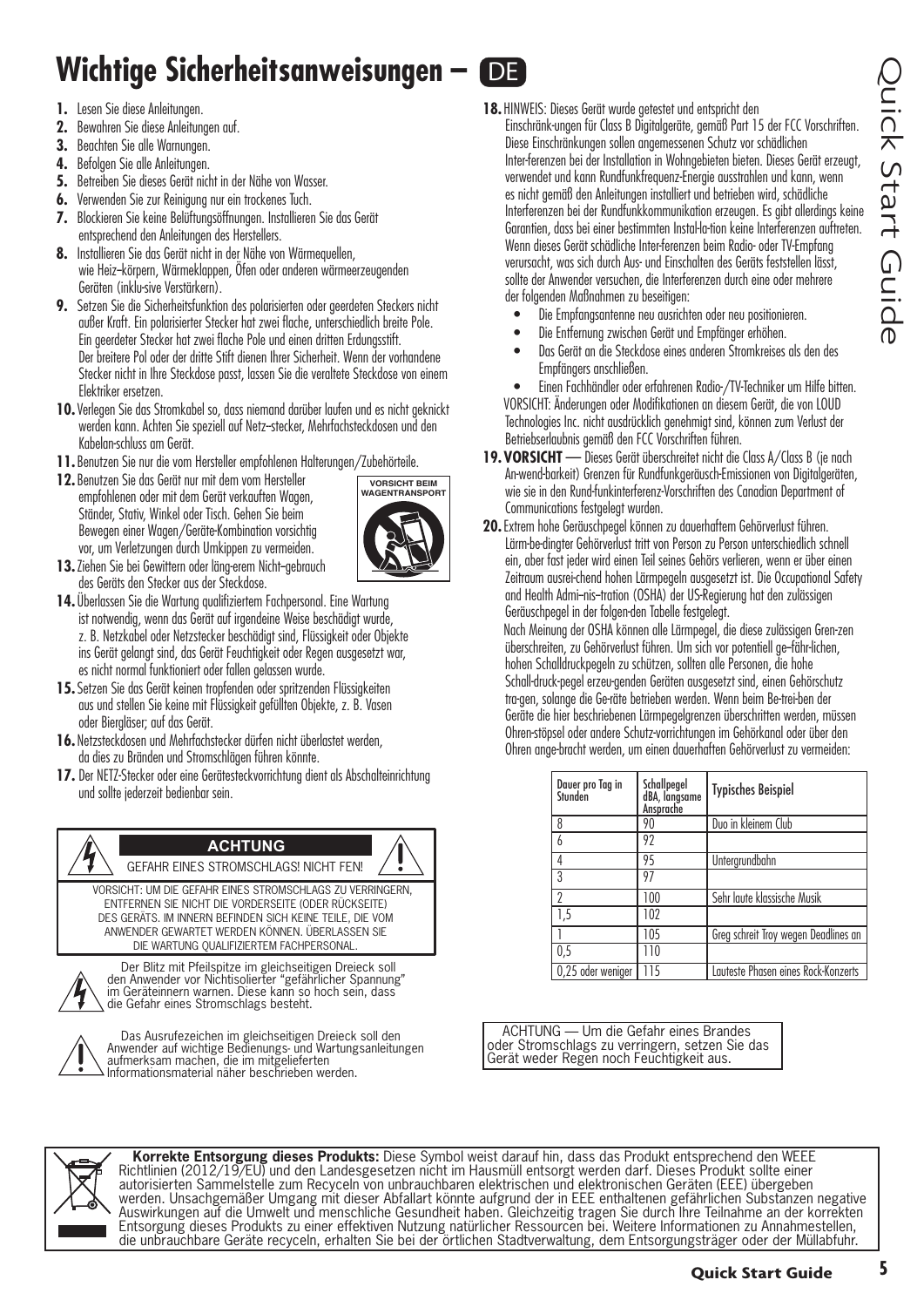#### **Hookup Diagrams / Diagramas de conexión Schémas de câblage / Anschlussdiagramme**

**Stereo Speaker Hookup Conexión de altavoz stereo Connexion en stéréo Stereo Setup**





![](_page_5_Picture_4.jpeg)

![](_page_5_Figure_5.jpeg)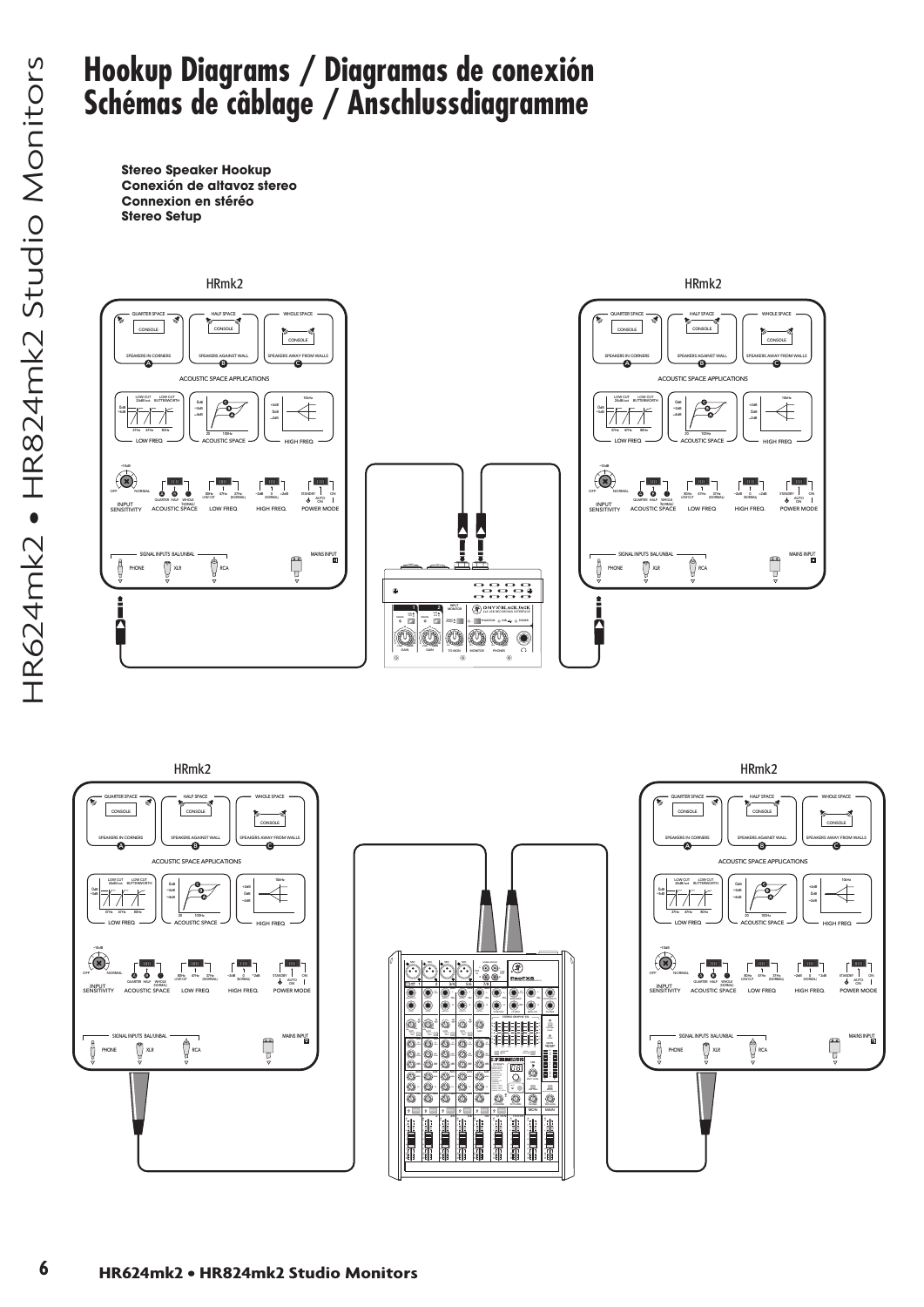![](_page_6_Figure_1.jpeg)

## **Descripción del panel trasero – ES**

8

◉

#### **Rear Panel Descriptions –**

**1. Power Connector** Connect the supplied AC power cord to this IEC jack.

**2. Inputs** Connect a line-level signal from a mixer or other signal source.

**3. Input Sensitivity** Adjusts the overall signal level of the input.

**4. Acoustic Space** Adjusts the low-frequency response to compensate for room placement.

**5. Low Freg Filter** Inserts a low-frequency rolloff into the response curve at 37 Hz, 47 Hz or 80 Hz.

**6. High Freq Filter** Boosts or cuts HF output by 2 dB.

**7. Power Mode** When "auto on" is engaged, unit goes into standby when no signal is present and comes out of standby when signal is present.

**8. Power Switch and Ring** Turns the monitor on and off. The surrounding ring illuminates white to indicate power and red when the input is overloaded.

**1. Toma de corriente** Conecte en esta toma IEC el cable de alimentación incluido.

**2. Entrada** Conecte una señal de nivel de línea procedente de un mezclador u otra fuente de señal.

**3. Input Sensitivity** Este mando ajusta el nivel de señal global de la entrada.

**4. Acoustic Space** Esto le permite ajustar la respuesta de bajas frecuencias para compensar los posibles efectos de la sala en la que ubique la unidad.

**5. Filtro Low Freq** Esto aplica una supresión de graves en la curva de respuesta a 37, 47 ó 80 Hz.

**6. Filtro High Freq** Realza o corta la salida HF en 2 dB.

**7. Power Mode** Cuando coloque este interruptor en "auto on", la unidad pasará al modo standby cuando no reciba ninguna señal y volverá a encenderse en cuanto detecte una señal.

**8. Interruptor de encendido y anillo luminoso** Le permite encender y apagar este monitor. El anillo luminoso externo se ilumina en blanco para indicarle que la unidad está encendida o en rojo cuando la entrada esté saturada.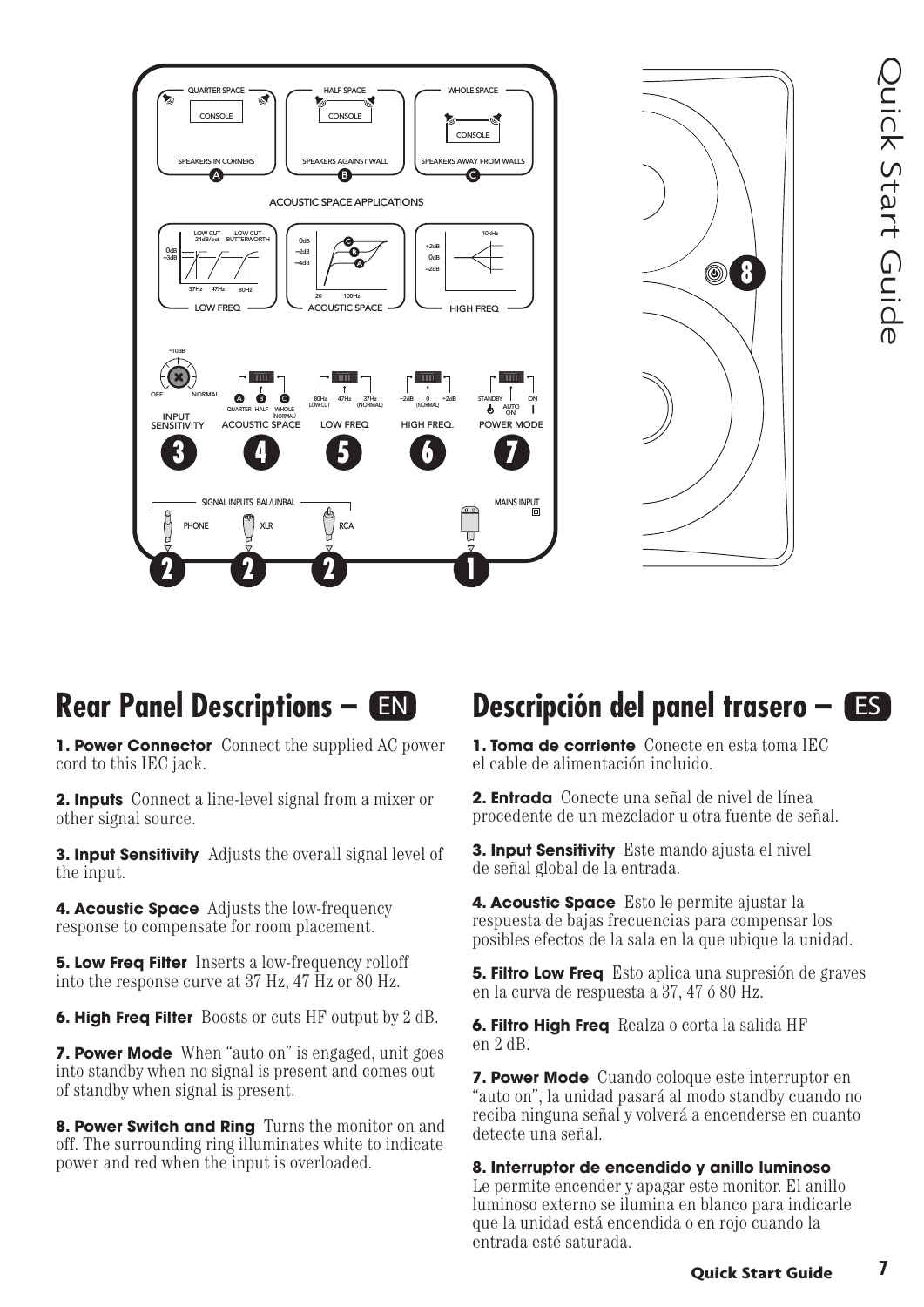![](_page_7_Figure_1.jpeg)

#### **Face arrière – ER**

**1. Embase d'alimentation** Connectez le cordon secteur fourni à cette embase CEI.

**2. Inputs** Permet de connecter le signal niveau ligne d'une console de mixage ou d'une autre source.

**3. Input Sensitivity** Permet de régler le niveau général du signal d'entrée.

**4. Acoustic Space** Permet d'ajuster la réponse en basses fréquences pour compenser le placement dans la pièce.

**5. Filtre Low Freq** Permet d'atténuer les basses fréquences de la courbe de réponse à 37 Hz, 47 Hz ou 80 Hz.

**6. Filtre High Freq** Amplifie ou atténue les hautes fréquences de 2 dB.

**7. Power Mode** Lorsque cette "auto on" fonction est activée, l'appareil se place en veille si aucun signal n'est détecté et quitte le mode veille si un signal est présent.

#### **8. Bouton et anneau lumineux marche/arrêt** Permet de placer l'écoute sous/hors tension. L'anneau

lumineux s'allume en blanc pour indiquer la mise sous tension et en rouge si l'entrée est saturée.

#### Rückseite - DE

**1. Netzanschluss** Verbinden Sie das mitgelieferte Netzkabel mit diesem IEC-Anschluss.

**2. Inputs** Zum Anschließen der Line-Pegel-Signale von Mischern oder anderen Signalquellen.

**3. Input Sensitivity** Steuert den Gesamtsignalpegel des Eingangs.

**4. Acoustic Space** Regelt den Bass-Frequenzgang, um die Aufstellung im Raum zu kompensieren.

**5. Low Freq Filter** Fügt bei 37 Hz, 47 Hz oder 80 Hz eine Bass-Bedämpfung in den Frequenzverlauf ein.

**6. High Freq Filter** Verstärkt oder bedämpft die HF-Ausgabe um 2 dB.

**7. Power Mode** Bei Aktivierung "auto on" schaltet das Gerät in Signalpausen auf Standby und bei anliegenden Signalen auf Betriebsbereitschaft.

**8. Power-Schalter und Ring** Schaltet den Monitor ein/aus. Der umgebende Ring leuchtet bei eingeschaltetem Monitor weiß und bei überlastetem Eingang rot.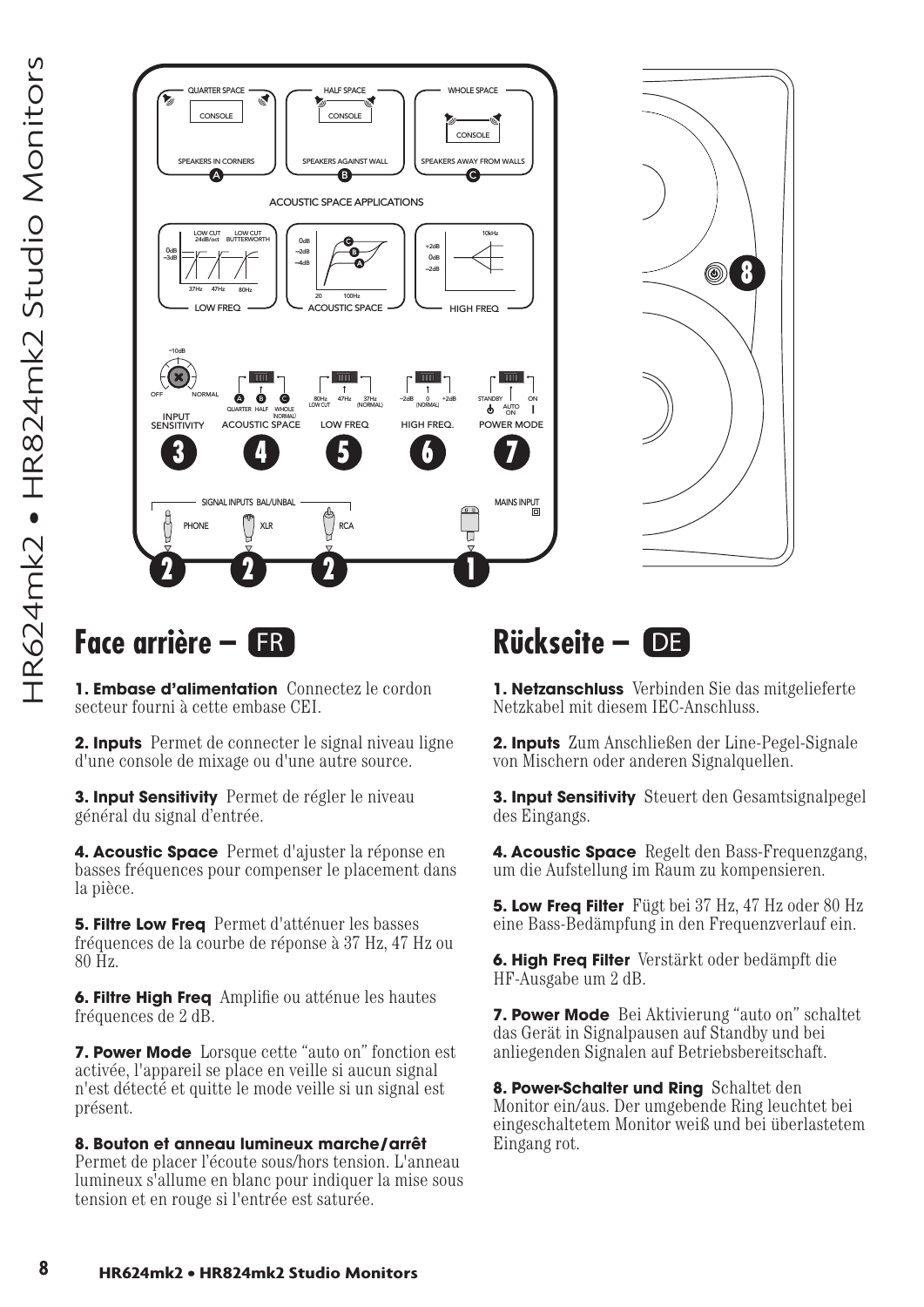#### **Getting Started –**  $\blacksquare$

1. Read and understand the Important Safety Instructions on page 2.

2. Make all initial connections with the power switches OFF on all equipment. Make sure the master volume, level and gain controls are all the way down.

3. Connect the outputs from the mixing console (or other signal source) to the inputs on the rear panel of the monitors.

4. Push the line cord securely into the monitor's IEC connectors and plug the other ends into grounded AC outlets. The monitor may accept the appropriate voltage as indicated near the IEC connector.

5. Turn the mixer (or other signal source) on.

6. Turn the monitors on. Place the power mode switch to "on" or "auto on".

7. Turn the input sensitivity to "–10 dB" or "normal".

8. Start the signal source and raise the mixer's main L/R fader up to a comfortably loud listening level.

#### **Mise en œuvre – ER**

1. Lisez les instructions importantes sur la sécurité page 4 et assurez-vous de les avoir bien comprises.

2. Avant d'effectuer toute connexion, assurez-vous que tous les appareils soient hors tension. Vérifiez que le volume général, le niveau et le gain soient réglés au minimum.

3. Connectez les sorties de la console de mixage (ou d'une autre source) aux entrées situées sur la face arrière des écoutes

4. Poussez complètement le cordon secteur dans l'embase CEI de l'enceinte et connectez l'autre extrémité à une prise de courant reliée à la terre. La tension acceptée par l'écoute est indiquée à côté de l'embase CEI.

5. Mettez la console de mixage (ou autre source) sous tension.

6. Mettez les écoutes sous tension. Placez le sélecteur Power Mode sur "on" ou "auto on".

7. Réglez la sensibilité d'entrée sur "–10 dB" ou "normal".

8. Activez la source du signal et montez les Faders L/R de la console jusqu'à un niveau d'écoute confortable.

#### EN **Puesta en marcha – ES**

1. Lea y tenga en cuenta las Instrucciones importantes de seguridad de la página 3.

2. Realice todas las conexiones iniciales con todos los aparatos APAGADOS. Asegúrese de que los controles de volumen máster, nivel y ganancia estén al mínimo.

3. Conecte las salidas de la mesa de mezclas (u otra fuente de señal) a las entradas del panel trasero de los monitores.

4. Introduzca completamente el cable de alimentación en las tomas IEC del monitor y el otro extremo a una salida de corriente alterna con toma de tierra. El monitor acepta el voltaje/amperaje indicados al lado de su conector IEC.

5. Encienda el mezclador (u otra fuente de señal).

6. Encienda los monitores. Coloque el interruptor power mode en la posición "on" o "auto on".

7. Gire el control de sensibilidad de entrada a la posición "–10 dB" o "normal".

8. Ponga en marcha la fuente de señal y suba el fader L/R principal de la mesa hasta llegar a un nivel de escucha adecuado.

#### Erste Schritte - DE

1. Lesen und beachten Sie die "Wichtigen Sicherheitshinweise" auf Seite 5.

2. Schalten Sie alle Geräte AUS, bevor Sie die notwendigen Anschlüsse herstellen. Achten Sie darauf, dass die Master Volume-, Pegel- und Gain-Regler ganz zurückgedreht sind.

3. Verbinden Sie die Ausgänge des Mischpults (bzw. andere Signalquellen) mit den rückseitigen Eingängen der Monitore.

4. Stecken Sie das Netzkabel fest in den IEC-Anschluss des Monitors und schließen Sie das andere Ende an eine geerdete Netzsteckdose an. Der Monitor akzeptiert die entsprechende Spannung, die neben dem IEC-Anschluss angegeben ist.

5. Schalten Sie den Mischer (bzw. andere Signalquelle) ein.

6. Schalten Sie die Monitore ein. Stellen Sie den Power Mode-Schalter auf "On" oder "Auto On" ein.

7. Stellen Sie Input Sensitivity auf "–10 dB" oder .normal" ein.

8. Aktivieren Sie die Signalquelle und schieben Sie den L/R-Hauptfader des Mischers auf eine angenehme Abhörlautstärke hoch.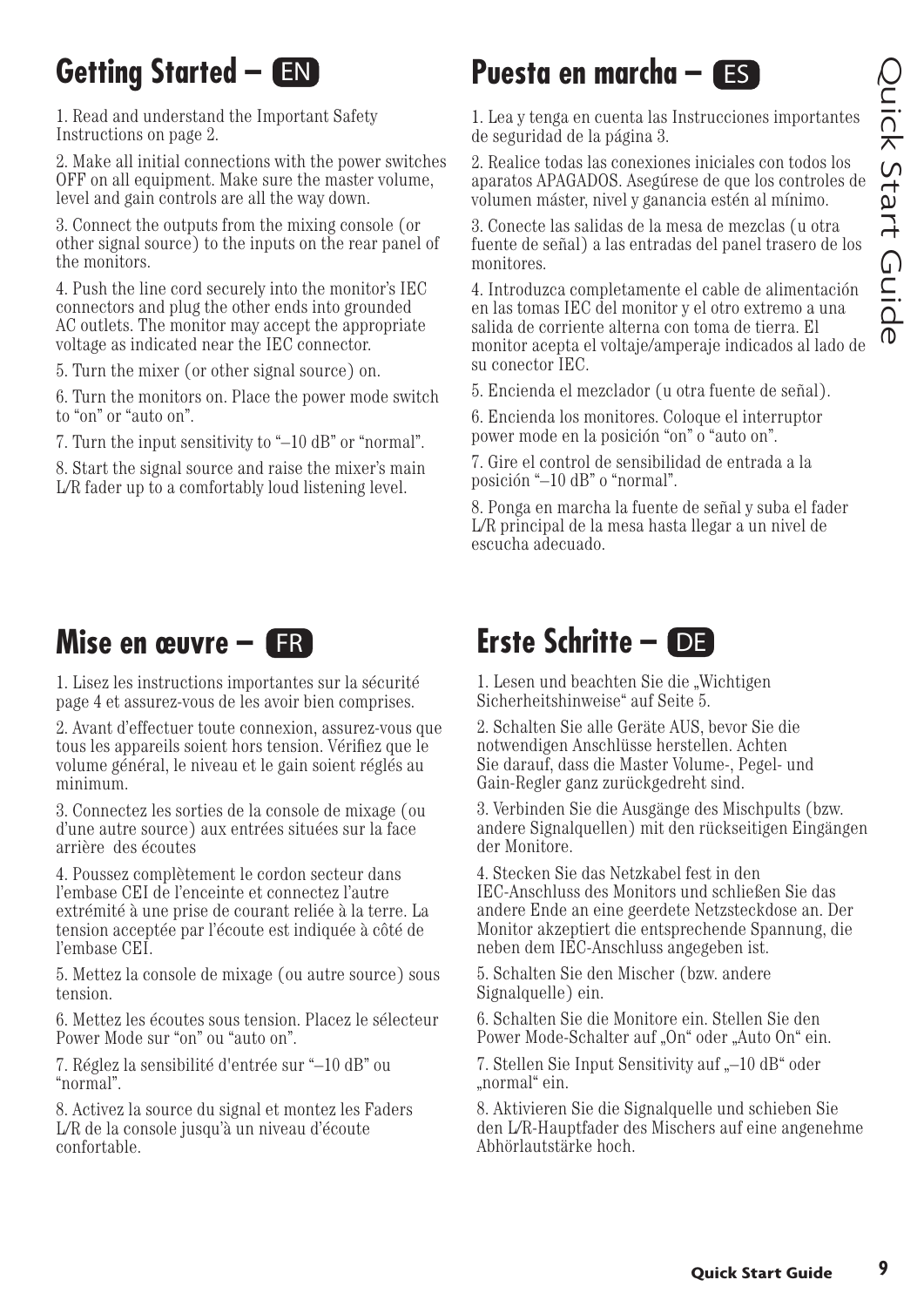# **Caractéristiques techniques / Technische Daten**

|                                                                                                                        | <b>HR624mk2</b>                                                                                                                                                                                                                                                                        |
|------------------------------------------------------------------------------------------------------------------------|----------------------------------------------------------------------------------------------------------------------------------------------------------------------------------------------------------------------------------------------------------------------------------------|
| <b>Frequency Range</b><br>Rango de frecuencias<br>Plage de fréquence<br>Frequenzbereich<br>$(-3 dB)$                   | $\pm 1.5$ dB, 49 Hz - 22 kHz                                                                                                                                                                                                                                                           |
| <b>Maximum SPL Peak</b><br>SPL máximo en picos<br>Niveau de pression sonore max (peak)<br><b>Maximaler Schalldruck</b> | 115 dB @ 1 m                                                                                                                                                                                                                                                                           |
| <b>Low Frequency</b><br><b>Graves</b><br><b>Basses fréquences</b><br><b>Bässe</b>                                      | 6.7 in / 170 mm woofer - 100 watts peak Class AB power amplifier<br>Woofer de 6.7 in / 170 mm - Etapa de potencia clase AB y 100 watios en picos<br>Woofer de 6.7" / 170 mm - Ampli de puissance Classe AB 100 watts crête<br>6,7" / 170 mm Woofer - 100 Watt Spitze Class AB Endstufe |
| <b>High Frequency</b><br><b>Agudos</b><br>Hautes fréquences<br>Höhen                                                   | 1 in / 25 mm tweeter - 40 watts peak Class AB power amplifier<br>Tweeter de 1 in / 25 mm - Etapa de potencia de clase AB y 40 watios en picos<br>Tweeter 1" / 25 mm - Ampli de puissance Classe AB 40 watts crête<br>1" / 25 mm Hochtöner - 40 Watt Spitze Class AB Endstufe           |
| <b>Crossover Point</b><br>Frecuencia de corte del crossover<br>Fréquence de coupure<br><b>Trennfrequenz</b>            | 24 dB/oct @ 3.0 kHz                                                                                                                                                                                                                                                                    |
| <b>Input Type</b><br>Tipo de entrada<br>Type d'entrée<br>Eingangstyp                                                   | Female XLR / 1/4" balanced / RCA unbalanced<br>XLR / 6,3 mm hembra balanceado / RCA no balanceada<br>XLR / 6,3 mm femelle symétrique / RCA asymétrique<br>XLR / 6,3 mm-Buchse symmetrisch / RCA unsymmetrische                                                                         |
| <b>Power Requirements</b><br>Alimentación<br><b>Alimentation</b><br>Spannungsbedarf                                    | 120 VAC, 60 Hz, 130 W or / ou / oder<br>240 VAC, 50 Hz, 130 W or / ou / oder<br>220 VAC, 60 Hz, 130 W or / ou / oder<br>100 VAC, $50 - 60$ Hz, 130 W                                                                                                                                   |
| Size $(H \times W \times D)$<br>Tamaño (A x L x P)<br>Dimensions (H x L x P)<br>Abmessungen (H x B x T)                | $13.1 \times 8.6 \times 12.6$ in<br>333 x 218 x 320 mm                                                                                                                                                                                                                                 |
| Weight<br>Peso<br><b>Poids</b><br>Gewicht                                                                              | 23.4 lb<br>$10.6\ \mathrm{kg}$                                                                                                                                                                                                                                                         |
|                                                                                                                        |                                                                                                                                                                                                                                                                                        |
|                                                                                                                        |                                                                                                                                                                                                                                                                                        |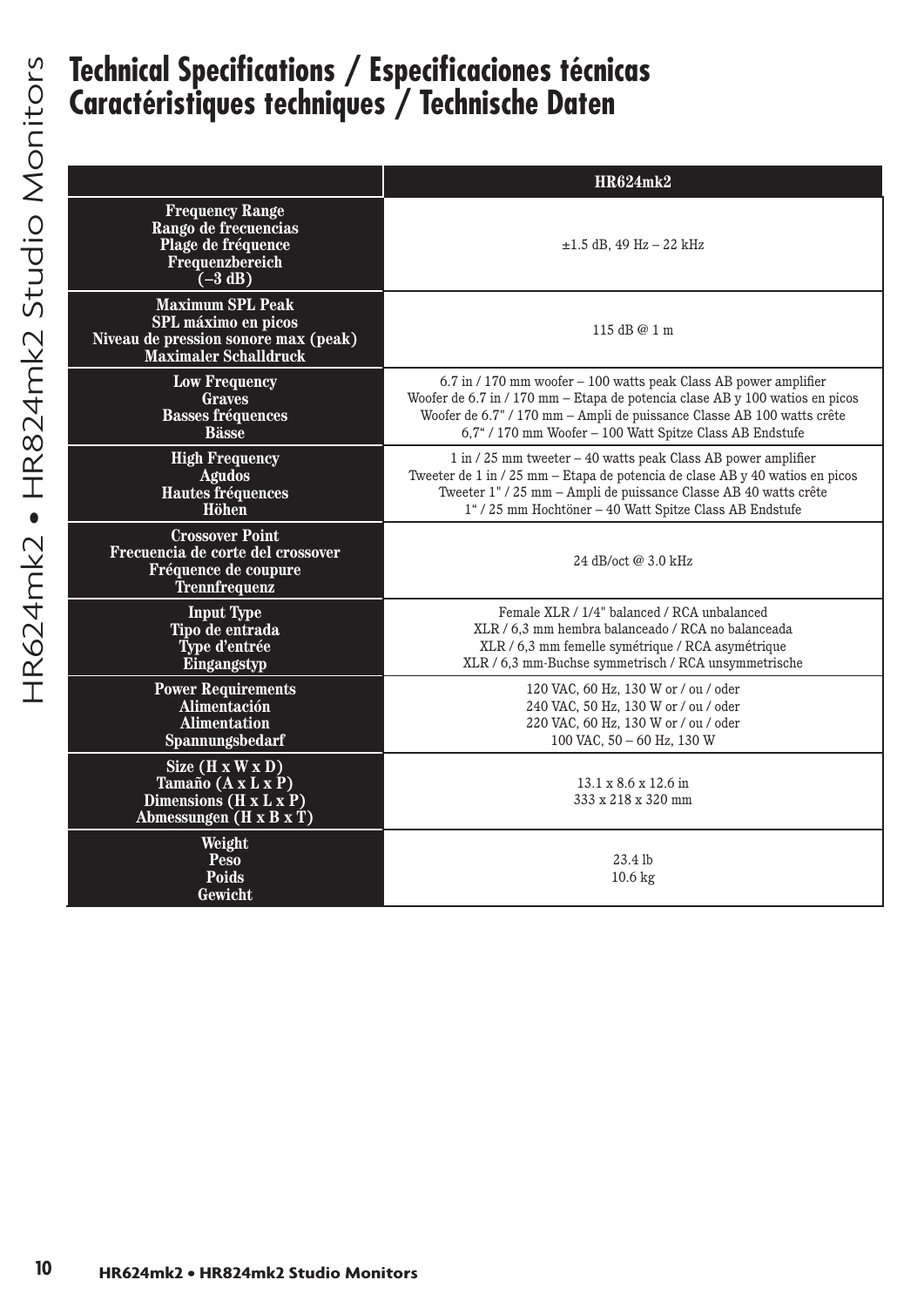|                                                                                                                        | <b>HR824mk2</b>                                                                                                                                                                                                                                                                        |
|------------------------------------------------------------------------------------------------------------------------|----------------------------------------------------------------------------------------------------------------------------------------------------------------------------------------------------------------------------------------------------------------------------------------|
| <b>Frequency Range</b><br>Rango de frecuencias<br>Plage de fréquence<br>Frequenzbereich<br>$(-3 dB)$                   | $\pm 1.5$ dB, 37 Hz – 22 kHz                                                                                                                                                                                                                                                           |
| <b>Maximum SPL Peak</b><br>SPL máximo en picos<br>Niveau de pression sonore max (peak)<br><b>Maximaler Schalldruck</b> | 120 dB @ 1 m                                                                                                                                                                                                                                                                           |
| <b>Low Frequency</b><br><b>Graves</b><br><b>Basses fréquences</b><br><b>Bässe</b>                                      | 8.8 in / 224 mm woofer - 150 watts peak Class AB power amplifier<br>Woofer de 8.8 in / 224 mm - Etapa de potencia clase AB y 150 watios en picos<br>Woofer de 8.8" / 224 mm - Ampli de puissance Classe AB 150 watts crête<br>8.8" / 224 mm Woofer - 150 Watt Spitze Class AB Endstufe |
| <b>High Frequency</b><br><b>Agudos</b><br>Hautes fréquences<br>Höhen                                                   | 1 in / 25 mm tweeter - 100 watts peak - Class AB power amplifier<br>Tweeter de 1 in / 25 mm - Etapa de potencia de clase AB y 100 watios en picos<br>Tweeter 1" / 25 mm – Ampli de puissance Classe AB 100 watts crête<br>1" / 25 mm Hochtöner - 100 Watt Spitze Class AB Endstufe     |
| <b>Crossover Point</b><br>Frecuencia de corte del crossover<br>Fréquence de coupure<br><b>Trennfrequenz</b>            | 24 dB/oct $@1.9$ kHz                                                                                                                                                                                                                                                                   |
| <b>Input Type</b><br>Tipo de entrada<br>Type d'entrée<br>Eingangstyp                                                   | Female XLR / 1/4" balanced / RCA unbalanced<br>XLR / 6.3 mm hembra balanceado / RCA no balanceada<br>XLR / 6,3 mm femelle symétrique / RCA asymétrique<br>XLR / 6,3 mm-Buchse symmetrisch / RCA unsymmetrische                                                                         |
| <b>Power Requirements</b><br>Alimentación<br><b>Alimentation</b><br>Spannungsbedarf                                    | 120 VAC, 60 Hz, 150 W or / ou / oder<br>240 VAC, 50 Hz, 150 W or / ou / oder<br>220 VAC, 60 Hz, 150 W or / ou / oder<br>100 VAC, 50 - 60 Hz, 150 W                                                                                                                                     |
| Size $(H \times W \times D)$<br>Tamaño (A x L x P)<br>Dimensions (H x L x P)<br>Abmessungen (H x B x T)                | $16.8 \times 10.8 \times 13.8$ in<br>$427 \times 274 \times 351$ mm                                                                                                                                                                                                                    |
| Weight<br><b>Peso</b><br><b>Poids</b><br>Gewicht                                                                       | 34.6 lb<br>15.7 <sub>kg</sub>                                                                                                                                                                                                                                                          |

All specifications subject to change

Todas estas especificaciones están sujetas a cambios sin previo aviso Les caractéristiques peuvent être modifiées

Technische Änderungen und Ergänzungen vorbehalten